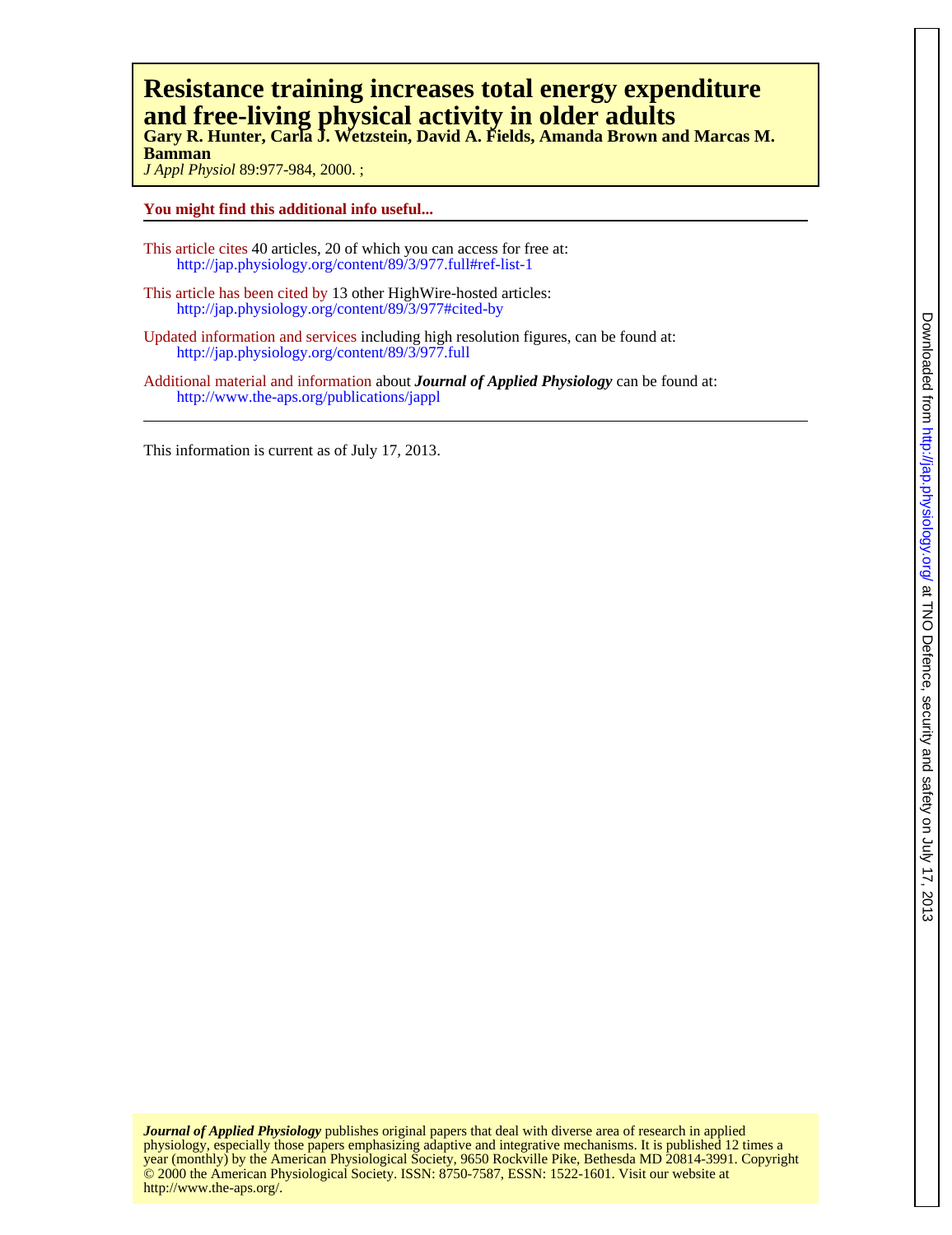# Resistance training increases total energy expenditure and free-living physical activity in older adults

GARY R. HUNTER, CARLA J. WETZSTEIN, DAVID A. FIELDS, AMANDA BROWN, AND MARCAS M. BAMMAN *Human Studies Department, University of Alabama at Birmingham, Birmingham, Alabama 35294-1250*

Received 29 December 1999; accepted in final form 26 April 2000

**Hunter, Gary R., Carla J. Wetzstein, David A. Fields, Amanda Brown, and Marcas M. Bamman.** Resistance training increases total energy expenditure and free-living physical activity in older adults. *J Appl Physiol* 89: 977–984, 2000.—The purpose of this study was to determine what effects 26 wk of resistance training have on resting energy expenditure (REE), total free-living energy expenditure (TEE), activity-related energy expenditure (AEE), engagement in free-living physical activity as measured by the activity-related time equivalent (ARTE) index, and respiratory exchange ratio (RER) in 61- to 77-yr-old men  $(n = 8)$  and women  $(n = 7)$ . Before and after training, body composition (four-compartment model), strength, REE, TEE (doubly labeled water), AEE (TEE  $-$  REE  $+$  thermic response to meals), and ARTE (AEE adjusted for energy cost of standard activities) were evaluated. Strength (36%) and fat-free mass (2 kg) significantly increased, but body weight did not change. REE increased 6.8%, whereas resting RER decreased from 0.86 to 0.83. TEE (12%) and ARTE (38%) increased significantly, and AEE (30%) approached significance ( $P =$ 0.06). The TEE increase remained significant even after adjustment for the energy expenditure of the resistance training. In response to resistance training, TEE increased and RER decreased. The increase in TEE occurred as a result of increases in both REE and physical activity. These results suggest that resistance training may have value in increasing energy expenditure and lipid oxidation rates in older adults, thereby improving their metabolic profiles.

RESTING ENERGY EXPENDITURE (REE) has been shown to be reduced in older adults, at least in part as a result of age-related reductions in fat-free mass (FFM) (12, 13, 24, 25, 29, 38, 44). Resistance training has previously been shown to increase both FFM and REE in older adults (5, 32, 42). Additionally, fat oxidation rates may be increased after resistance training. Respiratory exchange ratio (RER) has been found to be reduced in young men 15 h after a resistance training bout, suggesting an increase in lipid oxidation (14, 28). Furthermore, we have previously observed, in a group of older women (60–77 yr), an almost twofold increase in lipid oxidation after a 16-wk resistance training program (42). Posttraining metabolic measures were evaluated from 22 to 44 h (measured in a room calorimeter) after the last exercise bout. Therefore, it is likely that the lowered RER is not due to the acute effects of the last exercise session. Because both energy and macronutrient balance are important factors for body weight and body composition control, further study of the effects resistance training has on metabolism in older adults is warranted.

Controversy exists concerning the effects that training has on total energy expenditure (TEE) of older adults. Withers et al. (47) recently compared REE, TEE, and activity-related energy expenditure (AEE) of chronically active and chronically inactive women, 49– 70 yr old. They reported that the chronically active older women had increased REE, TEE, and AEE. Furthermore, they found an almost identical AEE adjusted for the estimated energy expenditure of the planned training sessions. However, Goran and Poehlman (17) have previously reported increased REE, but not increased TEE, after an 8-wk high-intensity aerobic training program in 58- to 78-yr-old men and women. This suggests that a compensatory decrease in AEE may exist consequent to high-intensity aerobic training in older adults. To our knowledge, no one has examined the effects that resistance training has on TEE and AEE in older adults. Therefore, the purpose of this study was to examine the effects of 26 wk of resistance training on REE, TEE, AEE, and RER in a group of older adults.

# **METHODS**

# *Subjects*

Eight women and seven men, 61–77 yr old, participated in a 26-wk resistance training program. All subjects were healthy, Caucasian, and of normal body weight (mean body mass index of  $24.8 \pm 3.9$  kg/m<sup>2</sup>) and were free of any metabolic disorders or medications that might affect energy expenditure. All subjects were nonsmokers and were weight stable (defined as within 1% body weight during the previous 4 wk). None of the subjects had ever participated in resistance training before, and all subjects except one were sedentary (defined as exercising less than once per week for the past year). One male subject was a runner and ran between

Address for reprint requests and other correspondence: G. R. Hunter, Rm. 205 Education Bldg., 901 S. 13th St., Univ. of Alabama at Birmingham, Birmingham, AL 35294-1250.

The costs of publication of this article were defrayed in part by the payment of page charges. The article must therefore be hereby marked "*advertisement*" in accordance with 18 U.S.C. Section 1734 solely to indicate this fact.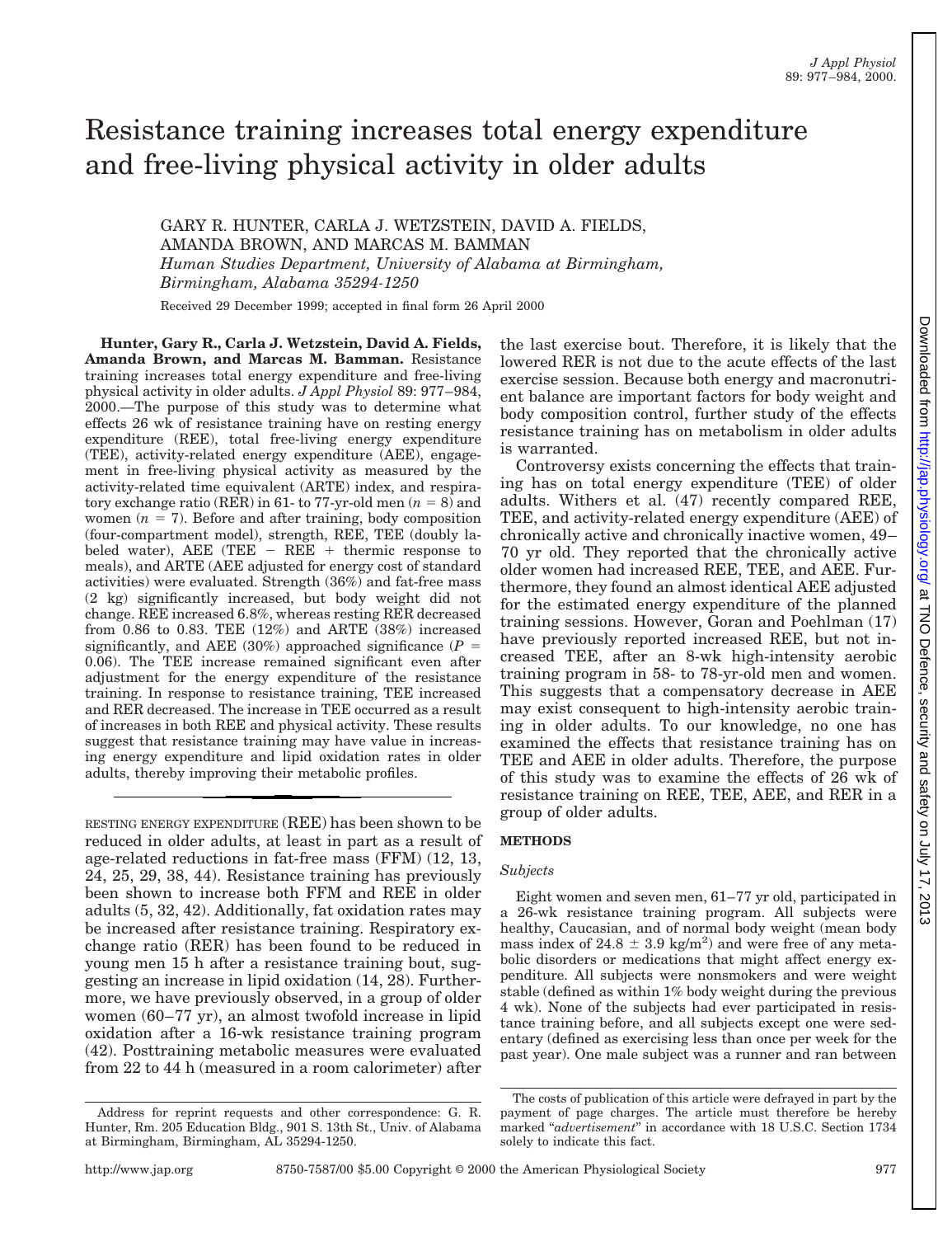6 and 7 miles per week in 3–4 exercise sessions. He continued running at the same level throughout the course of the study. All the women were postmenopausal. Institutional review board-approved informed consent was obtained before participation in the study, in compliance with the Department of Health and Human Services regulations for the protection of human research subjects. Subjects were evaluated before and after 26 wk of resistance training.

## *Strength Testing*

*One-repetition maximum.* For the first three exercise sessions, the subjects trained with a resistance that allowed them to become familiar with both the equipment and the exercises. In the third session, the subjects performed a onerepetition maximum (1 RM) test on the leg press, leg extension, leg curl, chest press, elbow flexion, and seated press using methods previously described (19, 22, 41). 1-RM testing was repeated during the last scheduled exercise session. The 1-RM results of the three upper- and three lower-body exercises were summed. Depending on the type of 1-RM test, the test-retest reliability in our laboratory for 1-RM testing varies from 0.95 to 0.99 for intraclass correlation coefficients with standard error of measurements varying from 1.5 to 4.0 kg for samples that have standard deviations that vary from 9 to 22 kg (19, 22, 41).

*Isometric strength tests.* Measurement of maximal elbow flexion strength, using methods previously described, was used to determine how much weight each subject would carry during the weight-loaded walking test (20). Briefly, the subject stood with arms fixed to the side wearing a harness designed to limit shoulder movement during the task. Force was measured on the right forearm at the level of the styloid process. Subjects were asked to attempt to flex the elbow as hard as possible with the elbow fixed at a position of 110° elbow flexion. Isometric knee extension strength was obtained at 110° extension while subjects were seated, and the legs and upper torso were strapped to the chair to prevent hip movement. Subjects were instructed to attempt to straighten the leg as hard as possible. Force was measured with a universal shear beam load cell (LCC 500, Omega Engineering, Stamford, CT). A digital transducer (DP2000, Omega Engineering) gave instantaneous force measurement feedback to the subjects. After three practice trials, three maximal isometric contractions were recorded. Sixty seconds rest was allowed between trials. The average of the two highest maximal forces generated was used for statistical purposes. The test-retest reliability in our laboratory for isometric tests is 0.95–0.96 for intraclass correlation coefficients with a standard error of measurement of 10.4–32.9 N for samples with standard deviations of 33 and 118 N (41).

*Resistance training.* Resistance training took place at a local fitness center, where the subjects exercised for 26 wk, 3 times per week for  $\sim$ 45 min per session. Each session was supervised by exercise physiologists, and average adherence rate of the subjects was  $>90\%$ . Each exercise session began with a 5-min warm-up on either a bicycle ergometer or a treadmill at a low intensity followed by 10 static stretches. The resistance exercises were elbow flexion, elbow extension, lateral pulldown, seated row, chest press, leg extension, leg curl, seated press, back extensions, and bent-leg sit-ups (15– 25 repetitions). In addition, four of the women and four of the men performed squats, and four of the women and three of the men performed leg presses. Subjects were instructed to complete two sets of 10 repetitions in all exercises with a 2-min rest between each set. The three initial training sessions were to allow subjects to become familiar with the

equipment and exercises; afterward subjects trained at an intensity within 65–80% of 1 RM. Progression was incorporated into the program with daily training log evaluations and 1-RM testing every 3 wk.

*Estimated energy cost of resistance training.* We did not measure the energy cost of the resistance training with this group of subjects. However, we have previously measured energy expenditure for resistance training for a number of different exercises, exercise intensities, and age groups (19, 22, 41). These include unpublished measurements of energy expenditure of three older adults after a resistance exercise program identical to the one used in this study. On the basis of these measurements, the relative intensities used, and the amount of work completed, estimates of energy expended and work performed during training were made for each subject. Briefly, the methods for determining the energy cost in these studies were as follows:  $O_2$  uptake  $(VO_2)$  was determined continuously during the resistance-training session and during recovery until the 1-min value for  $Vo_2$  returned to resting  $\rm{Vo}_{2}$ . Expired  $\rm{O}_{2}$  and  $\rm{CO}_{2}$  percentages were determined by use of Vista/Turbofit (Vacumetrics, Ventura, CA) medical gas analyzers, and volume was determined on a Vista/Turbofit turbine. The analyzers were calibrated before and after each measurement with Micro-Scholander analyzed gases, and the Vista/Turbofit turbine was calibrated with a 3-liter calibration syringe. Net  $\dot{V}$ <sub>2</sub> was determined by subtracting resting  $\mathrm{Vo}_2$  from the total  $\mathrm{Vo}_2$  consumed during work and recovery. The energy equivalent of 1 liter of  $O<sub>2</sub>$  was assumed to be 20.9 kJ, so net kilojoules expended was calculated by multiplying 20.9 times net  $Vo<sub>2</sub>$  (19). Total work completed was calculated using previously described procedures (19). The model included a summation of the product of vertical distance moved times the mass of each component moved in an exercise (i.e., weight stack, upper arm, lower arm, trunk, upper leg, or lower leg). Resistance-training energy cost-towork ratio was calculated by dividing net kilojoules expended by total joules vertical work completed (19). The intraclass correlation was  $>0.998$ , and standard error of measurement for estimating energy expended on the basis of vertical work and exercise intensity average was  $\leq$ 3 kJ/min (14%) for sample standard deviations averaging 21 kJ. These estimates were used to adjust posttraining energy expenditure and physical activity index measures for the energy expenditure of the resistance training sessions.

#### *Body Composition Measures*

*Four-compartment model.* Body composition was evaluated by use of the four-compartment model, as described by Baumgartner et al. (2). This model assumes densities of 0.9 g/ml for fat, 0.99 g/ml for water, 3.042 g/ml for bone mineral, and 1.34 g/ml for the unmeasured fraction of the body composed of protein and glycogen. The model calculates percent body fat from the independent measures of total body density (by BOD POD, as described below), the fraction of body weight that is water (by isotope dilution, as described below), and the fraction of body weight that is bone mineral [by dual-energy X-ray absorptiometry (DXA), as described below]. Although it is acknowledged that there is a potential for the propagation of measurement error when using the fourcompartment model, we feel that this potential error is more than compensated for, because the assumption that bone mineral content and total body water are similar in all older adults and the same as that in younger adults does not have to be made. On the basis of standard error of prediction for measurement of body density, total body water, and bone density in our laboratory (reported at the end of respective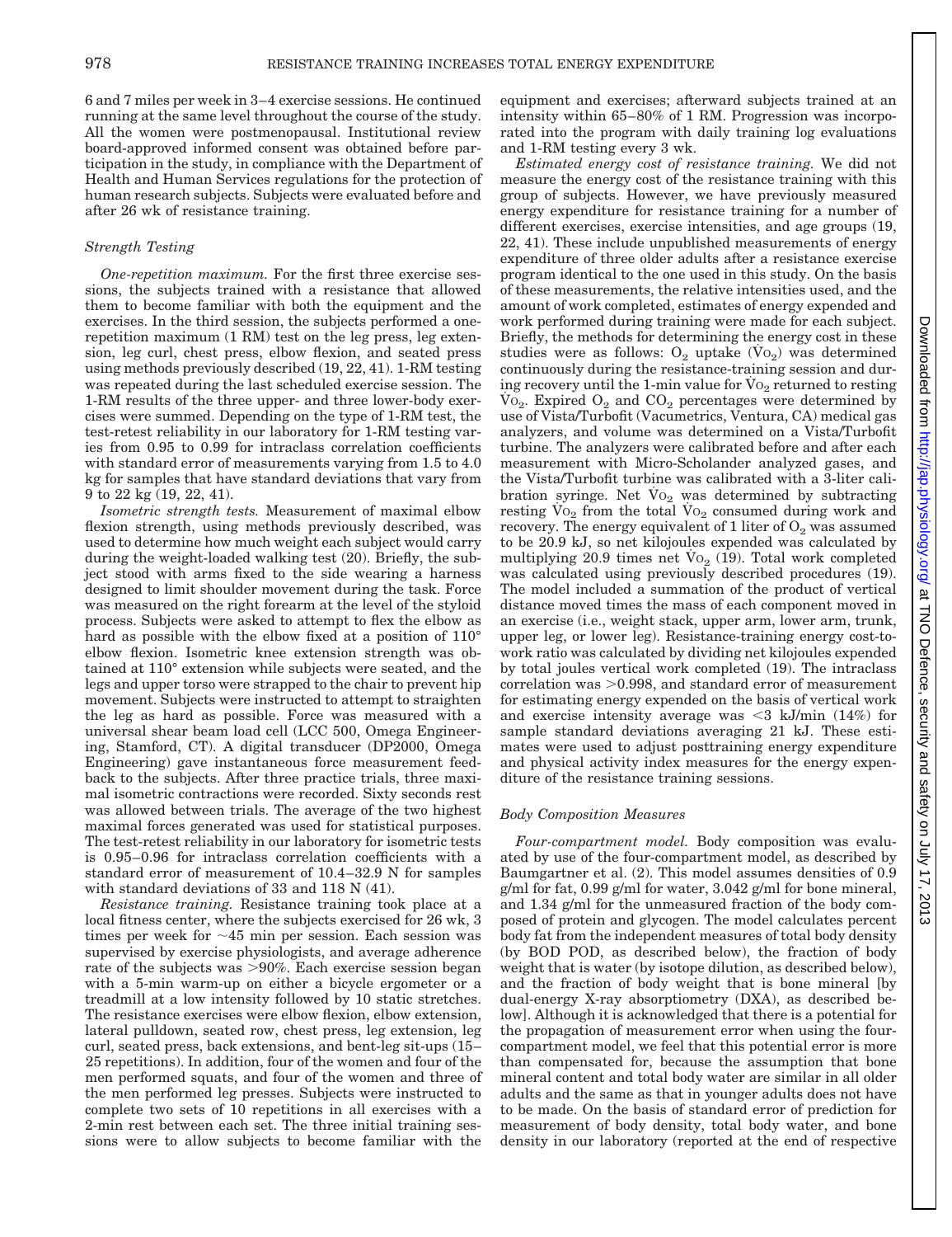methods sections), potential propagation error would be 2.3% fat. This assumes that each component (body density, total body water, and bone mineral content) is measured with an error equal to one standard error of measurement and in the direction favoring maximum error.

*Body density.* Body density was evaluated with the BOD POD version 1.69 (Body Composition System; Life Measurement Instruments, Concord, CA), as we have previously described (10). Calibration of chamber pressure amplitudes occurred before all tests with use of a 50-liter calibration cylinder. While the subject wore a tight-fitting swimsuit, raw body volume was determined in the chamber. Thoracic gas volume was measured in a separate step. Thoracic gas volume measurement required the subject to sit quietly in the BOD POD and breathe through a disposable tube and filter connected to the reference chamber in the rear of the BOD POD. After four or five normal breaths, the airway was occluded during midexhalation, and the subject was instructed to make two quick light pants. Body density (Db) from the BOD POD was calculated as follows

$$
Db = M/(raw body volume + 0.40 Vtg - SAA)
$$

where SAA (surface area artifact) and 0.40 Vtg (thoracic gas volume) are used to correct for the isothermic conditions within the chamber and M is the mass of the subject.

The repeat measures between consecutive days for body density derived from the BOD POD in eight healthy women has an intraclass correlation of  $r = 0.98$  and a standard error of measurement  $0.0036$  g/cm<sup>3</sup> in our laboratory. In addition, we have previously demonstrated good agreement between BOD POD and hydrostatic weight-determined density  $(r =$ 0.97 and standard error of measurement =  $0.005$  g/cm<sup>3</sup>) (10).

*Total body water.* Total body water was determined by isotope dilution techniques using both deuterium- and oxygen-18-labeled water, as previously described (15). Briefly, a mixed dose of doubly labeled water was administered orally after collection of a baseline urine sample (10 ml). The isotope loading dose was  $\sim 0.1$  and 0.08 g of oxygen-18 and deuterium, respectively, per kg body mass. Two samples were collected the morning after dosing, and an additional two samples were collected in the morning 14 days later. All samples were analyzed in triplicate for deuterium and oxygen-18 using the off-line zinc reduction method (23) and equilibration technique (7), respectively, as previously described (18). Zero-time enrichments of deuterium and oxygen-18 were calculated from the intercepts of the semilogarithmic plot of isotope enrichment in urine vs. time after dosing. Isotope dilution spaces were calculated using the equation of Coward et al. (8). Total body water was taken as the average of the oxygen-18 dilution space divided by 1.01 and the deuterium dilution space divided by 1.04. Test-retest analysis of samples from eight older adults has an intraclass correlation of 0.97 and a standard error of prediction of 1.38 liters.

*DXA.* Bone mineral content was determined by DXA (DPX-L, Lunar Radiation, Madison, WI). The scans were analyzed using the Adult Software (Version 1.33). The bone mineral content was used in the calculation of percent body fat using the four-compartment model (2).

*TEE.* TEE was measured before and during the last 2 wk of resistance training by use of the doubly labeled water technique as previously described (15). Four timed urine samples were collected after oral dosing of the doubly labeled water: two urine samples were taken in the morning after dosing and two more urine samples were taken 14 days later with a loading dose of 1 g of premixture  $(10\% \text{ H}_2{}^{18}\text{O})$  and  $8\%$ <br><sup>2</sup>H O) per kilogram of body weight. The isotopic dilution  ${}^{2}H_{2}O$ ) per kilogram of body weight. The isotopic dilution

spaces (in liters) were calculated from the  $\rm H_2^{18}O$  and  $^2\rm H_2O$ enrichments in the body by the extrapolation of the log enrichments back to zero time (8) by use of the following equation (36)

Dilution space = 
$$
d/20.02 \cdot 18.02 \cdot 1/R \cdot E
$$

where d is grams of  $\rm H_2^{\text{-}18O}$  and  $\rm ^2H_2O$  given, R is the standard ratio for <sup>18</sup>O to <sup>16</sup>O (0.002005) and <sup>2</sup>H to <sup>1</sup>H (0.00015576), and E is the enrichment of the  $H_2^{18}O$  and  $^{2}H_2O$  at the extrapolated zero time (the % above background). The rate of carbon dioxide production  $(rCO<sub>2</sub>)$  was calculated from the equation by Schoeller et al. (35)

$$
r\text{CO}_2 = 0.4554 \cdot \text{N} (1.01k_0 - 1.04k_\text{h})
$$

where  $rCO_2$  is the amount of  $CO_2$  produced (mol/day) corrected for fractionation, N is total body water (mol), and  $k_0$ and  $k_h$  are the turnover rates of  $H_2{}^{18}O$  and  ${}^2H_2O$  (days  ${}^{-1}$ ), respectively. TEE was then calculated from  $CO<sub>2</sub>$  production using the equation from de Weir (9)

$$
TEE = 3.9(r\text{CO}_2/\text{FQ}) + 1.1r\text{CO}_2
$$

where TEE is total energy expenditure (kcal/day),  $rCO<sub>2</sub>$  is the rate of carbon dioxide production ( $1$ /day where 1 mol of  $CO<sub>2</sub>$  is equivalent to 22.4 liters), and FQ is the food quotient. Samples were analyzed in triplicate for  $\rm H_2^{\ 18}O$  and  $\rm ^2H_2O$  by isotope ratio mass spectrometry at the University of Alabama at Birmingham as previously described (16). When samples for  $H_2$ <sup>18</sup>O and <sup>2</sup> $H_2$ O were reanalyzed in seven subjects, the values of TEE between days were in close agreement (coefficient of variation  $= 4.3\%$ ), thus demonstrating a high level of reproducibility.

*REE.* REE was measured between 5:00 and 8:00 AM after a 12-h fast. Subjects were not allowed to sleep, and measurements were made in a quiet, softly lit, well-ventilated room. Temperature was maintained between 22 and 24°C. Measurements were made with the subject supine on a comfortable bed, head enclosed in a Plexiglas canopy. Posttraining REE was measured an average of 96 h after the last resistance exercise session. After 15 min of rest, REE was measured for 30 min with a computerized, open-circuit, indirect calorimetry system with a ventilated canopy (Delta Trac II, Sensor Medics, Yorba Linda, CA). The last 20 min of measurement were used for analysis.  $\mathrm{Vo}_2$  and  $\mathrm{CO}_2$  production  $(VCO<sub>2</sub>)$  were measured continuously, and values were averaged at 1-min intervals. Energy expenditure and RER were calculated from the  $\dot{V}$ O<sub>2</sub> and  $\dot{V}$ CO<sub>2</sub> data.

*Measurement of submaximal*  $\dot{V}o_2$  *during three standardized tasks.* Submaximal V<sub>0</sub>, was obtained in the steady state, during the third and fourth minutes of three standardized exercise tasks (variation between the third and fourth minutes was no greater than  $0.4$  ml  $O_2 \cdot \text{kg}^{-1} \cdot \text{min}^{-1}$  for any subject, and the mean  $Vo_2$  between the third and fourth minutes varied less than  $1\%$ ). V<sub>O<sub>2</sub></sub> and V<sub>CO<sub>2</sub> were measured</sub> continuously via open-circuit spirometry and were analyzed with the use of a metabolic cart (Model 2900, Sensormedics, Yorba Linda, CA). Before each test, the gas analyzers were calibrated with certified gases of known standard concentrations. The three tasks selected to reflect typical activities of older adults in free-living conditions were level walking (0% grade, 3 mph, 4 min), stair climbing (7-in. step, 60 steps/min, 4 min), and level walking carrying a loaded box (0% grade, 2 mph, 4 min). The weight of the box was equivalent to 30% of the subjects' pretraining maximal isometric elbow flexion strength and was intended to simulate carrying a small load. A shoulder harness was worn to standardize shoulder position, and the elbow was maintained at 110° flexion through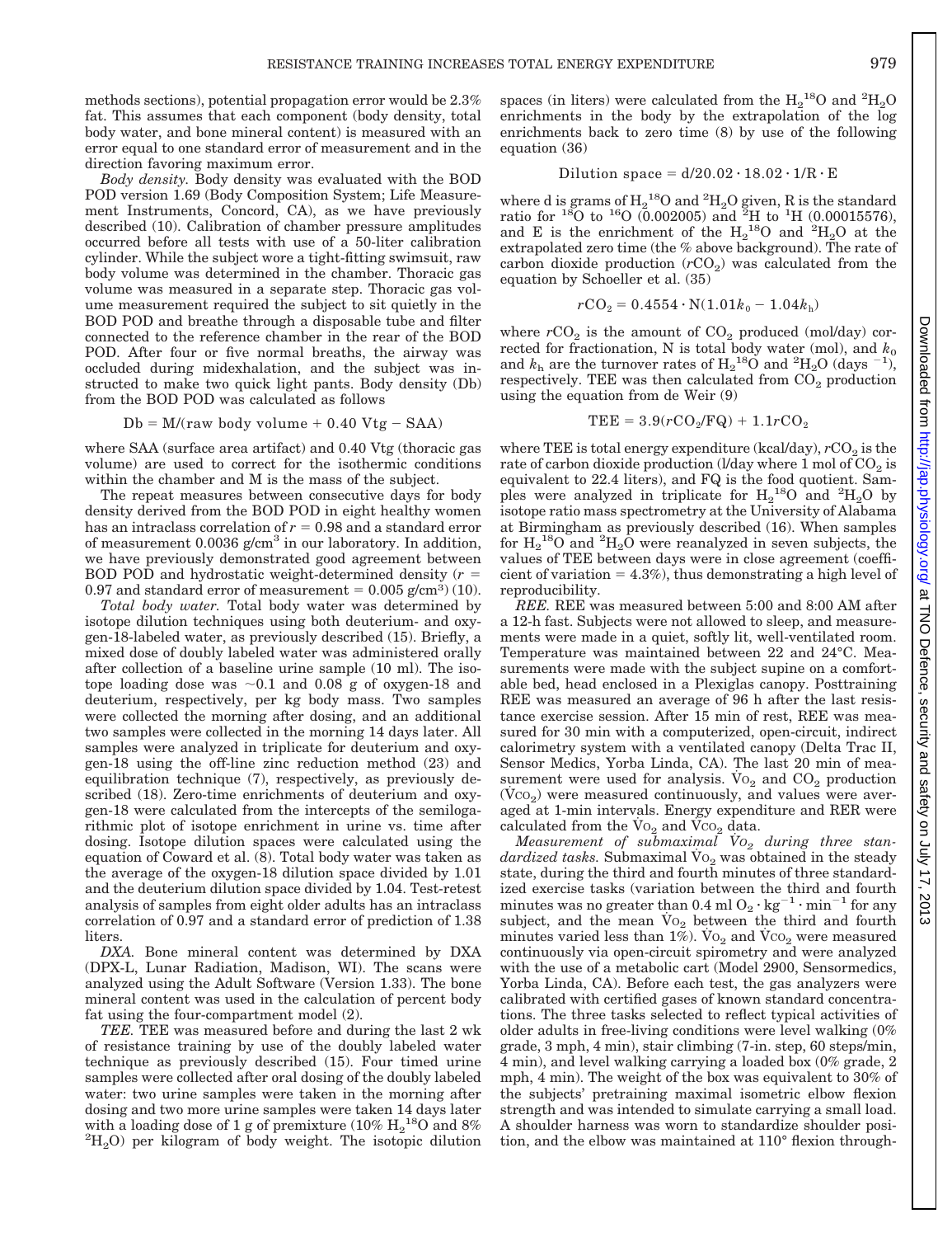out the test. Average energy cost (AEC) of the three tasks was determined by converting  $\mathrm{Vo}_2$  for the tasks to kilojoules per minute by assuming 20.9 kJ/l of  $O_2$  consumed per minute, as previously described (19). Average  $Vo_2$  for the three tasks adjusted for body mass was considered exercise economy. We have previously reported a standard deviation of 0.05 liters for differences between repeat measurements of submaximal exercise  $\dot{V}$ O<sub>2</sub> measured  $\sim$ 4 days apart (11).

*AEE and free-living physical activity.* AEE was estimated by subtracting REE from TEE after reducing TEE by 10% to account for the thermic response to meals.

Free-living physical activity (min/day) was derived from AEE (kJ/day) by using the activity-related time equivalent (ARTE) index (45). The index is determined by dividing AEE by the subject's AEC. For this study, the AEE was adjusted for the AEC of performing three standardized tasks: stair climbing, walking while carrying a small load, and walking without a grade. Therefore, ARTE index  $(min/day) = [AEE]$ (kJ/day)/AEC (kJ/min)], where AEC is the AEC of three exercise tasks above REE. The ARTE index reflects the amount of time the subject spent in free-living physical activities similar to the tasks performed in the laboratory.

#### *Statistics*

The purpose of this investigation was to evaluate the effects of resistance training on energy metabolism in older adults. Two-way repeated measures ANOVA (training  $\times$ gender), with repeated measures for the training factor, showed no significant interaction for any of the body composition ( $P$  range =  $0.20-0.77$ ) or energy expenditure ( $P$ range  $= 0.43-0.60$ ) variables. Therefore, we report paired *t*-test analyses on only the training factor in this paper. Paired *t*-tests were used to evaluate pre- to posttraining differences with  $\alpha$  set at 0.05.

### **RESULTS**

Subjects did not significantly change body weight during the 26 wk of training. However, percent body fat significantly decreased 3.4%, fat mass significantly decreased 3.1 kg, and FFM significantly increased 2 kg. Strength also significantly increased an average of 14.9 kg in three upper-body exercises and 49.0 kg in three lower-body exercises. (See Table 1.) Individual data for doubly labeled water data and the components of energy expenditure are provided in Table 2.

Energy expenditure results are presented in Table 3. REE and TEE significantly increased after 26 wk of resistance training. Furthermore, resting RER significantly decreased (Table 3). The ratio of REE to FFM also was significantly increased after training (Table

Table 1. *Body composition and strength changes in 15 older adults after 26 wk of resistance training*

| Variable                | Pretraining      | Posttraining     | P      |  |
|-------------------------|------------------|------------------|--------|--|
| Age, yr                 | $66.8 \pm 3.7$   |                  |        |  |
| Body weight, kg         | $70.4 \pm 8.7$   | $69.8 \pm 8.3$   | 0.12   |  |
| Percent fat             | $28.8 \pm 12.1$  | $25.4 \pm 12.1$  | < 0.01 |  |
| Fat free mass, kg       | $50.0 \pm 10.1$  | $52.0 \pm 10.7$  | < 0.01 |  |
| Fat mass, kg            | $20.4 \pm 9.8$   | $17.7 \pm 9.3$   | < 0.01 |  |
| Upper-body strength, kg | $59.0 \pm 20.3$  | $73.9 \pm 24.2$  | < 0.01 |  |
| Lower-body strength, kg | $117.6 \pm 36.5$ | $166.6 \pm 47.5$ | < 0.01 |  |

Values are means  $\pm$  SD.

3), indicating that REE increased relatively more than FFM.

Although the mean difference in AEE was  $>500$  kJ, the change only approached significance  $(P = 0.06)$ . No significant differences in either average body weight, adjusted  $Vo_2$ , or AEC were found. However, ARTE was significantly increased by 37 min/day after the 26 wk of resistance training. Estimated energy expenditure for resistance training averaged 615  $\pm$  157 kJ/exercise session during the last 2 wk of training. Because the subjects trained five times during the 14 days that TEE was evaluated at the end of the training program (one training day was omitted during the final 2 wk to allow 96 h of washout for any acute residual effects on metabolic factors), average daily energy expenditure for the resistance training was  $215 \pm 55$  kJ/day. TEE, with the average daily energy cost of the resistance training subtracted, remained significantly increased after training  $(+747 \text{ kJ/day})$ . Although not significantly different from the pretraining values, posttraining adjusted AEE  $(+503 \text{ kJ/day})$  and ARTE  $(+23 \text{ min/day})$ tended to be higher than the pretraining values.

#### **DISCUSSION**

To our knowledge, this is the first study to show that resistance training in older adults is associated with increased TEE. This increase was large (963 kJ/day) and still remained after TEE was adjusted for the estimated energy cost of the resistance training. The TEE increase was associated with increases in both REE and physical activity (Fig. 1). This TEE increase is potentially relevant for addressing the problem of reduced energy expenditure in older adults.

A number of studies have reported increases in TEE in younger adults after aerobic training (3, 26, 43, 46). However, Goran and Poehlman (17) have previously reported no significant increase in TEE in older adults after an 8-wk high-intensity aerobic training program, despite increases in REE and planned exercise energy expenditure. They observed a compensatory decrease of  $>544$  kJ/day in free-living physical activity. The aerobic training intensity of 85% of maximal  $Vo_2$  was very high during the period of time in which the posttraining TEE was measured in the Goran and Poehlman study (17). This intensity may have been too vigorous for this group of individuals, thereby fatiguing the subjects during the remainder of the day. It is impossible to determine whether a less intense aerobic training protocol or one that would allow a longer adaptation period may have been associated with increased TEE. The resistance training program in the present study was also of high intensity (65–80% of 1 RM). Meijer et al. (27) have recently reported that a moderate-intensity combined resistance and aerobic program in older adults did not influence free-living physical activity as measured by an accelerometer. The intensity of training in the Meijer et al. study (27) was described as moderate, although the intensity of neither the aerobic nor the resistance training was reported. The duration of this study was only 12 wk, and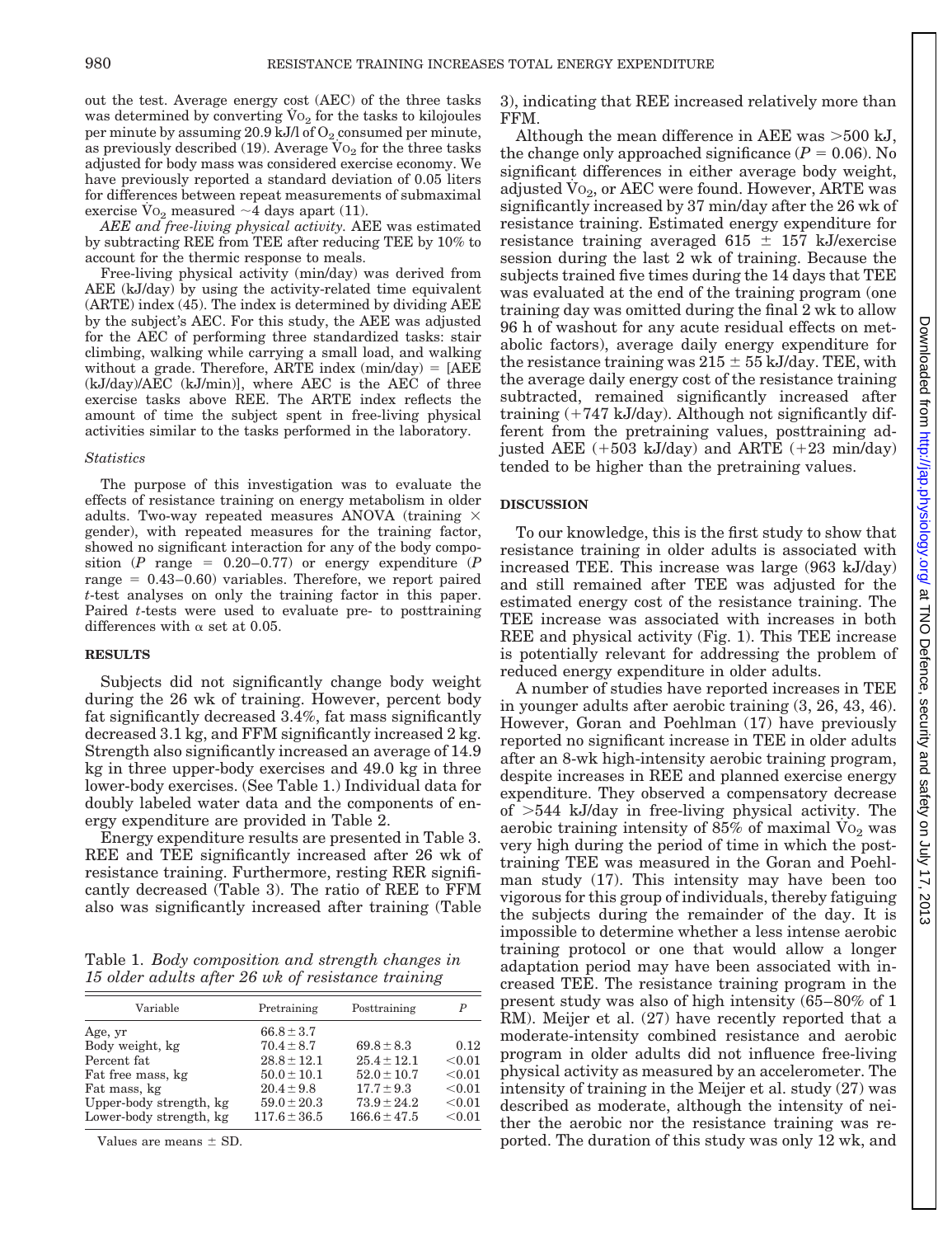| Subject     | Turnover Rate, $days^{-1}$ |               | Dilution Space, mol |         | Dilution       |                    |                           | <b>Total Energy</b>      |                               |
|-------------|----------------------------|---------------|---------------------|---------|----------------|--------------------|---------------------------|--------------------------|-------------------------------|
|             | $^2\mathrm{H}_2\mathrm{O}$ | $H_2{}^{18}O$ | $D_{H}$             | $D_{O}$ | Space<br>Ratio | $rH_2O$ ,<br>1/day | rCO <sub>2</sub><br>l/day | Expenditure,<br>kcal/day | <b>Total Body</b><br>Water, g |
| 001         |                            |               |                     |         |                |                    |                           |                          |                               |
| Pre         | $-0.0739$                  | $-0.1008$     | 1413.64             | 1388.02 | 1.0185         | 105.73             | 14.842                    | 1839                     | 24,715                        |
| Post        | $-0.0684$                  | $-0.0944$     | 1528.42             | 1464.62 | 1.0436         | 104.48             | 15.411                    | 1910                     | 26,397                        |
| 002         |                            |               |                     |         |                |                    |                           |                          |                               |
| Pre         | $-0.1003$                  | $-0.1184$     | 2259.95             | 2046.64 | 1.1042         | 220.32             | 13.233                    | 1640                     | 37,959                        |
| Post        | $-0.0842$                  | $-0.1025$     | 2210.01             | 2081.21 | 1.0619         | 184.40             | 14.099                    | 1747                     | 37,839                        |
| 003         |                            |               |                     |         |                |                    |                           |                          |                               |
| Pre         | $-0.0808$                  | $-0.1056$     | 2242.88             | 2133.56 | 1.0512         | 180.41             | 20.852                    | 2584                     | 38,594                        |
| Post        | $-0.0799$                  | $-0.1041$     | 2382.94             | 2148.69 | 1.1090         | 184.73             | 20.970                    | 2598                     | 39,940                        |
| 005         |                            |               |                     |         |                |                    |                           |                          |                               |
| Pre         | $-0.1187$                  | $-0.1384$     | 1575.16             | 1543.89 | 1.0203         | 189.08             | 10.180                    | 1261                     | 27,514                        |
| Post<br>006 | $-0.1200$                  | $-0.1407$     | 1628.85             | 1622.02 | 1.0042         | 199.21             | 11.302                    | 1401                     | 28,682                        |
| Pre         | $-0.0784$                  | $-0.1067$     | 1775.48             | 1738.66 | 1.0212         | 140.61             | 19.542                    | 2422                     | 30,999                        |
| Post        | $-0.0936$                  | $-0.1206$     | 1967.35             | 1919.12 | 1.0251         | 185.72             | 19.913                    | 2467                     | 34,282                        |
| 007         |                            |               |                     |         |                |                    |                           |                          |                               |
| Pre         | $-0.0867$                  | $-0.1087$     | 1600.42             | 1602.27 | 0.9988         | 141.73             | 13.076                    | 1620                     | 28,258                        |
| Post        | $-0.0868$                  | $-0.1101$     | 1786.43             | 1756.03 | 1.0173         | 156.92             | 15.485                    | 1919                     | 31,250                        |
| 008         |                            |               |                     |         |                |                    |                           |                          |                               |
| Pre         | $-0.0696$                  | $-0.0949$     | 1604.14             | 1569.53 | 1.0220         | 112.76             | 15.805                    | 1958                     | 27,996                        |
| Post        | $-0.0660$                  | $-0.0894$     | 1745.82             | 1694.27 | 1.0304         | 115.82             | 15.823                    | 1961                     | 30,343                        |
| 009         |                            |               |                     |         |                |                    |                           |                          |                               |
| Pre         | $-0.0978$                  | $-0.1113$     | 1845.11             | 1725.10 | 1.0696         | 178.19             | 7.420                     | 919                      | 31,479                        |
| Post        | $-0.0673$                  | $-0.0875$     | 1968.26             | 1892.84 | 1.0398         | 132.69             | 14.912                    | 1848                     | 34,053                        |
| 011         |                            |               |                     |         |                |                    |                           |                          |                               |
| Pre         | $-0.1402$                  | $-0.1671$     | 1541.37             | 1474.09 | 1.0456         | 215.74             | 14.092                    | 1746                     | 26,594                        |
| Post        | $-0.1223$                  | $-0.1539$     | 1557.31             | 1549.30 | 1.0052         | 194.06             | 18.256                    | 2262                     | 27,409                        |
| 012         |                            |               |                     |         |                |                    |                           |                          |                               |
| Pre         | $-0.0765$                  | $-0.0973$     | 2367.06             | 2217.98 | 1.0672         | 179.11             | 17.847                    | 2212                     | 40,427                        |
| Post        | $-0.0901$                  | $-0.1124$     | 2612.24             | 2483.83 | 1.0517         | 234.43             | 20.891                    | 2589                     | 44,940                        |
| 013         |                            |               |                     |         |                |                    |                           |                          |                               |
| Pre         | $-0.1109$                  | $-0.1260$     | 2305.53             | 2317.68 | 0.9948         | 261.83             | 10.660                    | 1321                     | 40,794                        |
| Post        | $-0.0867$                  | $-0.1056$     | 2383.86             | 2358.13 | 1.0109         | 210.01             | 16.077                    | 1992                     | 41,835                        |
| 016         |                            |               |                     |         |                |                    |                           |                          |                               |
| Pre         | $-0.0750$                  | $-0.0960$     | 2509.21             | 2496.78 | 1.0050         | 191.82             | 19.783                    | 2451                     | 44,167                        |
| Post        | $-0.0629$                  | $-0.0818$     | 2656.68             | 2555.10 | 1.0398         | 167.45             | 18.746                    | 2323                     | 45,966                        |
| 019         |                            |               |                     |         |                |                    |                           |                          |                               |
| Pre         | $-0.0742$                  | $-0.0982$     | 2461.82             | 2403.25 | 1.0244         | 184.30             | 22.593                    | 2800                     | 42,915                        |
| Post<br>025 | $-0.0743$                  | $-0.0979$     | 2551.98             | 2432.32 | 1.0492         | 188.91             | 22.721                    | 2815                     | 43,956                        |
| Pre         | $-0.1155$                  | $-0.1389$     | 1627.39             | 1574.66 | 1.0335         | 188.77             | 13.182                    | 1633                     | 28,243                        |
| Post        | $-0.1279$                  | $-0.1561$     | 1530.78             | 1464.54 | 1.0452         | 195.55             | 15.191                    | 1882                     | 26,416                        |
| 032         |                            |               |                     |         |                |                    |                           |                          |                               |
| Pre         | $-0.0890$                  | $-0.1096$     | 1817.98             | 1755.37 | 1.0357         | 162.31             | 13.387                    | 1659                     | 31,517                        |
| Post        | $-0.0792$                  | $-0.1001$     | 1889.59             | 1823.32 | 1.0364         | 150.06             | 14.529                    | 1800                     | 32,748                        |

Table 2. *Individual data for doubly labeled water variables and energy expenditure*

 $D_H$  and  $D_O$ , *time 0* dilution spaces of deuterium and oxygen-18 respectively;  $rH_2O$ , total body  $H_2O$  turnover;  $rCO_2$ ,  $CO_2$  production rate.

the resistance training occurred only once each week. Because we evaluated energy expenditure after 26 wk, but not after 8 or 12 wk, comparison of our resistance training TEE data with the aerobic training study of Goran and Poelman (17) or the combined training program of Meijer et al. (27) has its limitations. However, it is noteworthy that, unlike high-intensity aerobic training, the resistance training in the present study was not associated with a drop in AEE, even after subtracting the exercise energy expenditure. In fact, both AEE and adjusted AEE showed strong trends toward being elevated (503 kJ/day,  $P = 0.06$ ; 288 kJ/ day,  $P = 0.18$ ). ARTE increased 38% after training (98–135 min/day), although a portion of the increase (14 of 37 min/day) can be attributed to the five resistance training sessions during the 14-day evaluation

period. The resistance training did not attenuate freeliving physical activity and may have had an invigorating effect in these older adults.

Consistent with other studies, REE increased after the resistance training program (28, 32, 42). The majority of the increase found in this study probably resulted from the increase in FFM. Consistent with this hypothesis, Taaffe et al. (39) have reported no increase in basal metabolic rate after 15 wk of resistance training in a group of women aged 65–79 yr who did not increase FFM. However, the REE differences in our study persisted even after adjustment for changes in FFM, suggesting that other factors may also be contributing to the increase in REE. Although not measured in this study, protein turnover (37) and sympathetic nervous system activity have both been shown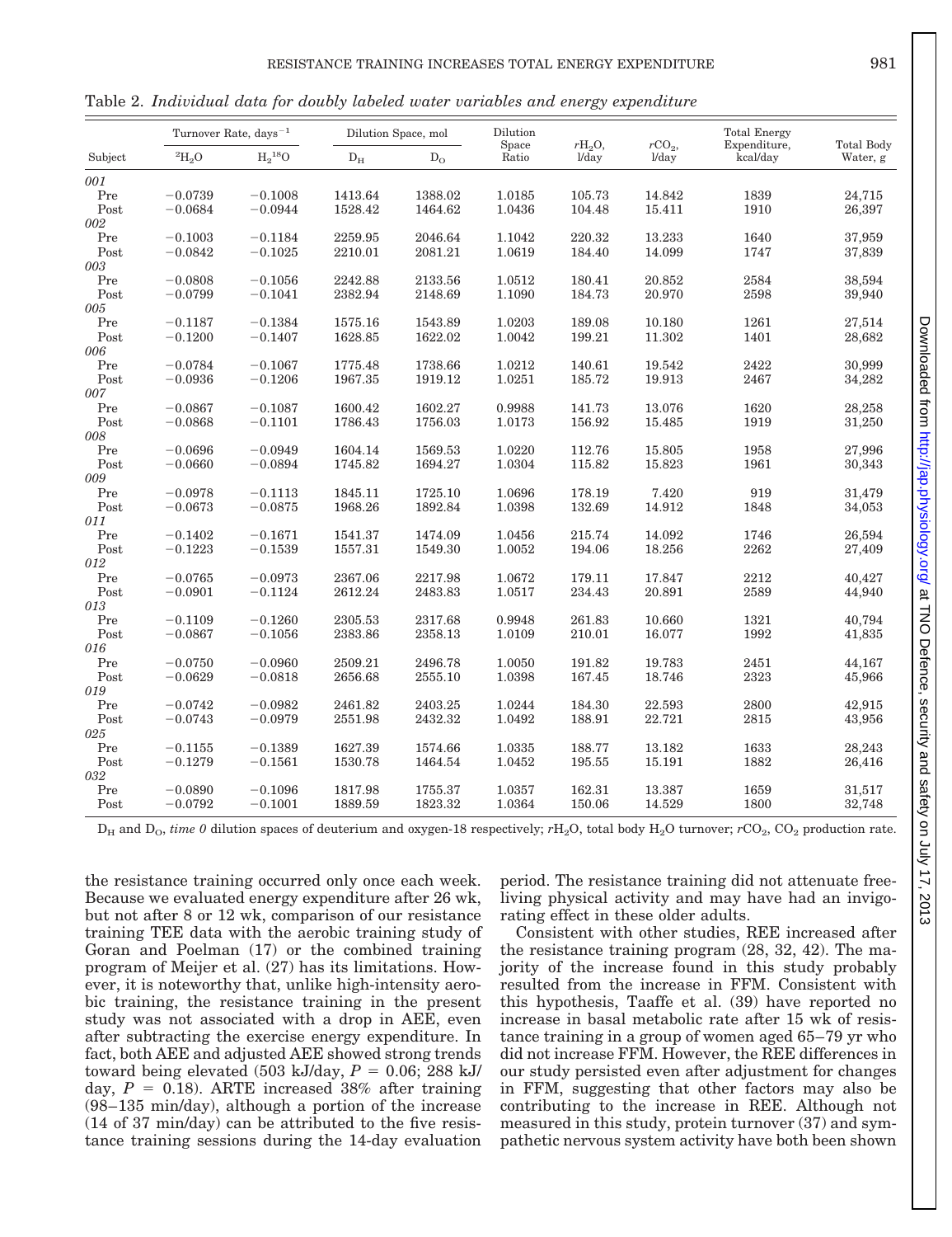| Pretraining     | Posttraining    | P      |  |
|-----------------|-----------------|--------|--|
| $5388 \pm 520$  | $5753 \pm 560$  | < 0.01 |  |
| $28.2 \pm 5.3$  | $29.2 \pm 5.6$  | 0.04   |  |
| $0.86 \pm 0.04$ | $0.83 \pm 0.03$ | 0.03   |  |
| $7831 \pm 2223$ | $8796 \pm 1629$ | < 0.01 |  |
| $7834 \pm 2223$ | $8581 \pm 1612$ | < 0.02 |  |
| $1660 \pm 1784$ | $2163 \pm 1193$ | 0.06   |  |
| $1660 \pm 1784$ | $1948 \pm 1185$ | 0.18   |  |
|                 |                 |        |  |
| $13.3 \pm 1.3$  | $13.6 \pm 1.3$  | 0.42   |  |
| $19.7 \pm 3.2$  | $19.9 \pm 3.3$  | 0.64   |  |
| $98 \pm 107$    | $135 \pm 72$    | 0.04   |  |
| $98 \pm 107$    | $121 \pm 72$    | 0.14   |  |
|                 |                 |        |  |

Table 3. *Energy expenditure changes in older adults after 26 wk of resistance training*

Values are means  $\pm$  SD. REE, resting energy expenditure; FFM, Fat-Free mass; RER, respiratory exchange ratio; TEE, total energy expenditure over 14 days; AEE, activity-related energy expenditure; exercise  $\mathrm{Vo}_2$ , average  $\mathrm{O}_2$  uptake during the 3 standardized exercise tasks; AEC, average energy expenditure above resting for the 3 standardized exercise tasks; ARTE, activity-related time equivalent. Adjusted values for TEE, AEE, and ARTE were derived by reducing the appropriate energy expenditure measure by the average daily energy expenditure of the resistance exercise.

to be related to changes in REE (31, 32, 40). Resistance training has been shown to acutely increase muscle sympathetic nerve activity (6) and to elevate rates of muscle protein synthesis and breakdown up to 48 h postexercise (30). Whether these effects persist at 96 h is unknown.

Consistent with the RER changes found with training in this study, we have previously found decreased RER and increased fat oxidation rates after a 16-wk resistance training program in older women. Melby et al. (28) reported a decrease in resting RER 15 h after a single session of resistance training in young men. RER was measured 96 h after the last resistance training exercise session in the present study and  $\sim$ 44 h after the last exercise session in our previous study with older women. Therefore, it is unlikely that the decrease in RER found in our studies is due to any acute effects of exercise. Broeder et al. (4) and Pratley et al. (32) did not find any change in RER after resistance training. However, the Broeder study used young men and also did not find any significant increase in REE. Pratley and co-workers' subjects were older men, and an increase in REE was observed. A few crosssectional studies (21, 34, 40) have reported higher lipid oxidation rates in endurance-trained subjects.

Some research has suggested that at least part of the training-induced change in lipid oxidation rates may be caused by changes in energy intake and macronutrient intake (1). The subjects in this study were weight stable and reported very similar macronutrient and energy intakes before training and during the last week of training. It is possible that the subjects were in slight energy imbalance because a shift of 2 kg from fat to lean stores, as observed in this study, would be associated with an estimated loss of 12,896 kJ (based on estimates of 32,240 kJ/kg for fat mass and 25,792 kJ/kg for lean mass). Because this estimated loss

would presumably have occurred across the entire 26 wk of training, the estimated daily energy deficit would be very small  $\langle \langle 71 \text{ kJ/day} \rangle$ . This change is presumably too small to cause measurable differences in RER. Another possible explanation for the decrease in RER may include changes in sympathetic nervous system activity, which would affect lipid mobilization in adipose tissue. Plasma norepinephrine has been shown to increase after resistance training in men (32). In addition, attenuation of  $\beta$ -adrenergic activity through the oral administration of propranolol is associated with an attenuation of elevated lipid oxidation rates found in exercise-trained men (40). Sympathetic nervous system activity was not measured in this study; however, it is certainly possible that an exercise-induced increase in sympathetic nervous system tone may be at least partly related to decreased RER found in this and other studies.

Absence of a control group is a potential limitation for this study. For example, seasonal variations in energy expenditure may occur. Individuals may tend to be more active during the summer months, at least in the northern parts of the United States. The pretraining data were collected in Birmingham, Alabama, during June, July, and August, whereas the posttraining data were collected during December, January, and February. Using data previously reported (45), we separated subjects based on the month that the evaluation occurred. A total of 26 measurements were made during June, July, and August, and 34 observations were made during December, January, and February. No differences were seen for body weight or any of the energy expenditure variables, including AEE (2,350 kJ/day in the summer and 2,310 kJ/day in the winter) and ARTE (124 min/day in the summer and 123 min/ day in the winter). This does not ensure that a seasonal



Fig. 1. Summary of components of free-living total energy expenditure before and during the last 2 wk of a 26-wk resistance training program. Subjects were 61- to 77-yr-old men and women. EE, energy expenditure. \*Posttraining significantly different from pretraining,  $P < 0.05$ .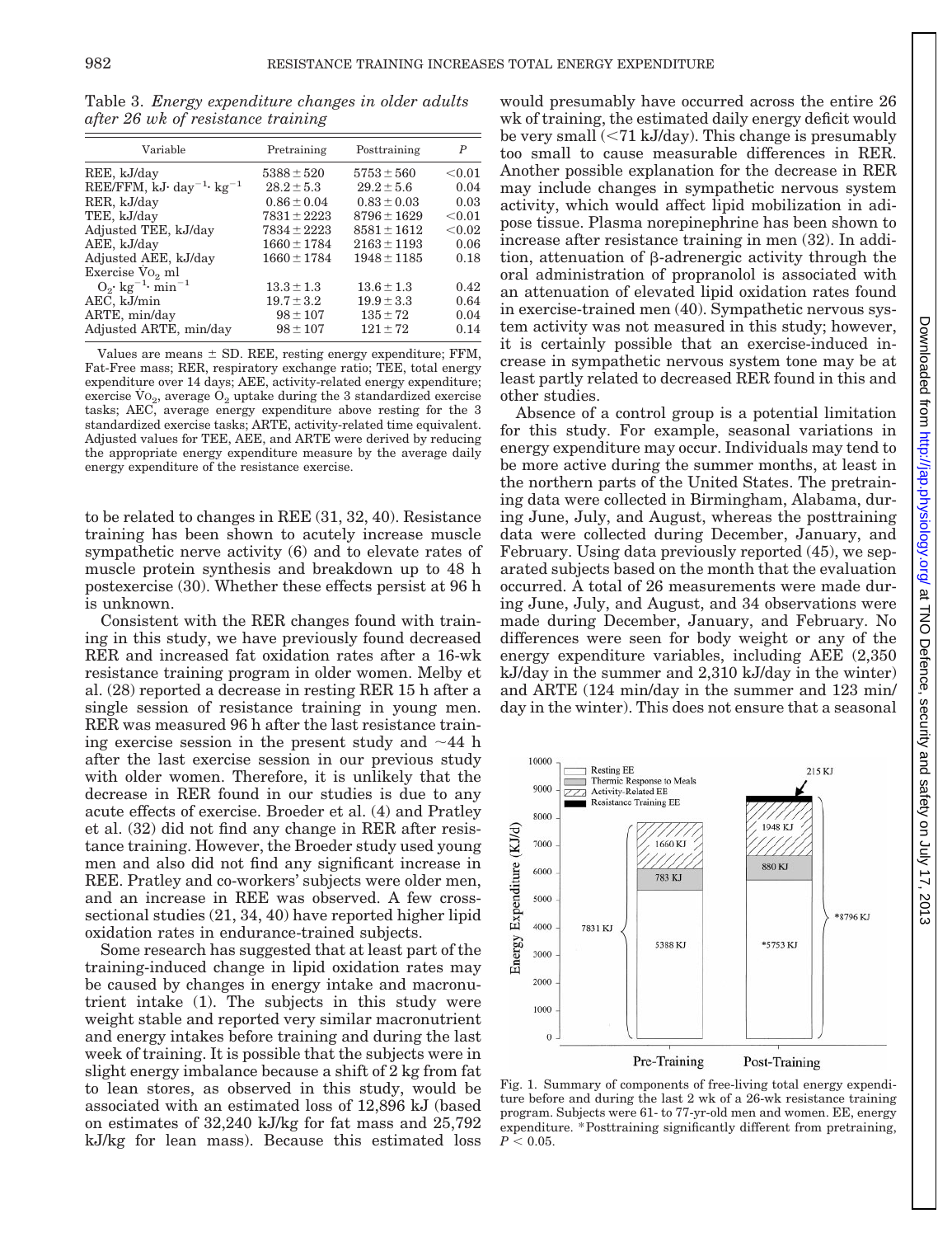variation or some other time-related measurement confounder may not have affected our measurement of energy expenditure. However, it does suggest that seasonal variations in energy expenditure do not occur in the moderate environment of middle Alabama and are not responsible for the significant increases in TEE and ARTE found in this study.

Although we did not find any difference between men and women for any of the training-related changes in energy expenditure and physical activity, our sample size was too small to adequately address the null hypothesis that older men and women increase energy expenditure identically after resistance training. It was not the intent of this study to compare strength training-induced changes in energy expenditure between older men and women. The study's purpose was to determine what effects resistance training has on the various categories of energy expenditure in older adults, and, because we found statistically significant changes in energy expenditure, the sample size was adequate for this purpose.

In conclusion, this study shows that in older adults TEE is increased and RER is decreased in response to resistance training. The increase in TEE occurs as a result of increases in both REE and physical activity. We feel that any healthy older adult can tolerate and in most cases enjoy the exercise training. This is the second resistance training program we have completed using adults aged 60–77 yr, and only 2 of the 45 subjects in the two studies have had adherence rates of less than 90%. No training-induced injuries occurred. In addition, all subjects said that they planned to continue training after the conclusion of the study. These results suggest that resistance training may have value in increasing energy expenditure and lipid oxidation rates in older adults, thereby improving their metabolic profiles.

This study was funded in part by a grant from the Ralph L. Smith Foundation, Kansas City, MO.

### **REFERENCES**

- 1. **Almeras N, Lavallee N, Despres JP, Bouchard C, and Tremblay A.** Exercise and energy intake: effect of substrate oxidation. *Physiol Behav* 57: 995–1000, 1995.
- 2. **Baumgartner RN, Heymsfield SB, Lichtman S, Wang J, and Pierson RNJR.** Body composition in elderly people: effect of criterion estimates on predictive equations. *Am J Clin Nutr* 53: 1345–1353, 1991.
- 3. **Bingham SA, Goldberg GR, Howard WA, Prentice AM, and Cummings JH.** The effect of exercise and improved physical fitness on basal metabolic rate. *Br J Nutr* 61: 155–173, 1989.
- 4. **Broeder CE, Burrhus KA, Svanevik LS, and Wilmore JH.** The effects of either high-intensity resistance or endurance training on resting metabolic rate. *Am J Clin Nutr* 55: 802–810, 1992.
- 5. **Campbell WW, Crim MC, Young VR, and Evans WJ.** Increased energy requirements and changes in body composition with resistance training in older adults. *Am J Clin Nutr* 60: 167–175, 1994.
- 6. **Carrasco DI, Delp MD, and Ray CA.** Effect of concentric and eccentric muscle actions on muscle sympathetic nerve activity. *J Appl Physiol* 86: 558–563, 1999.
- 7. **Cohn M and Urey HC.** Oxygen exchange reactions of organic compounds and water. *J Am Chem Soc* 60: 679–687, 1938.
- 8. **Coward WA, Prentice AM, Murgatroyd PR, Davies HL, Cole TJ, Sawyer M, Goldberg GR, Halliday D, and Mac-** $\bold{Namara}$   $\bold{PJ.}$  Measurement of  $\mathrm{CO}_2$  and water production rates in man using <sup>2</sup>H, <sup>18</sup>O labeled <sup>2</sup>H<sub>2</sub>O: comparisons between calorimeter and isotope values. In: *Human Energy Metabolism: Physical Activity and Energy Expenditure Measurements in Epidemiological Research Based Upon Direct and Indirect Calorimetry*. Wageningen, The Netherlands: Euro-Nutr, 1984, p. 126–128.
- 9. **De Weir JB.** New methods for calculating metabolic rate with special reference to protein metabolism. *J Physiol (Lond)* 109: 1–9, 1949.
- 10. **Fields DA, Hunter GR, and Goran MI.** Validation of the BOD POD with hydrostatic weighing: influence of body clothing. *Med Sci Sports Exerc* 24: 200–205, 2000.
- 11. **Figueroa-Colon R, Hunter GR, Mayo MS, Aldridge RA, Goran MI, and Weinsier R.** Reliability of treadmill measures and criteria for determining  $\mathrm{Vo}_2$  in prepubertal girls. *Med Sci Sports Exerc* 32: 865–869, 2000.
- 12. **Flynn MA, Nolph GB, Baker AS, Martin WM, and Krause G.** Total body potassium in aging humans: a longitudinal study. *Am J Clin Nutr* 50: 713–717, 1989.
- 13. **Fukagawa NK, Bandini LG, and Young JB.** Effect of age on body composition and resting metabolic rate. *Am J Physiol Endocrinol Metab* 259: E233–E238, 1990.
- 14. **Gillette CA, Bullough RC, and Melby CL.** Postexercise energy expenditure in response to acute aerobic or resistive exercise. *Int J Sport Nutr* 4: 347–360, 1994.
- 15. **Goran MI, Carpenter WH, McGloin A, Johnson R, Hardin JM, and Weinsier RL.** Energy expenditure in children of lean and obese parents. *Am J Physiol Endocrinol Metab* 268: E917– E924, 1995.
- 16. **Goran MI, Hunter G, Nagy TR, and Johnson R.** Physical activity related energy expenditure and fat mass in young children. *Int J Obes* 21: 171–178, 1997.
- 17. **Goran MI and Poehlman ET.** Endurance training does not enhance total energy expenditure in healthy elderly persons. *Am J Physiol Endocrinol Metab* 263: E950–E957, 1992.
- 18. **Goran MI and Poehlman ET.** Total energy expenditure and energy requirements in healthy elderly persons. *Metabolism* 41: 744–753, 1992.
- 19. **Hunter GR, Kekes-Szabo T, and Schnitzler A.** Metabolic cost: vertical work ratio during knee extension and knee flexion weight-training exercise. *J Appl Sports Sci Res* 6: 42–48, 1992.
- 20. **Hunter GR, Treuth MS, Weinsier RL, Kekes-Szabo T, Kell SH, Roth DL, and Nicholson C.** The effects of strength conditioning on older women's ability to perform daily tasks. *J Am Geriatr Soc* 43: 756–760, 1995.
- 21. **Jansson E and Kaijser L.** Substrate utilization and enzymes in skeletal muscle of extremely endurance-trained subjects. *J Appl Physiol* 62: 999–1005, 1987.
- 22. **Kalb JS and Hunter GR.** Weight training economy as a function of intensity of the squat and overhead press exercise. *J Sports Med Phys Fitness* 31: 154–160, 1991.
- 23. **Kendall C and Coplen TB.** Multisample conversion of water to hydrogen by zinc for stable isotope determination. *Anal Chem* 57: 1437–1440, 1985.
- 24. **Keys A, Taylor HL, and Grande F.** Basal metabolism and age of adult man. *Metabolism* 22: 579–587, 1973.
- 25. **Klausen B, Toubro S, and Astrup A.** Age and sex effects on energy expenditure. *Am J Clin Nutr* 65: 895–907, 1997.
- 26. **Meijer GA, Janssen GM, Westerterp KR, Verheven F, Saris WH, and ten Hoor F.** The effect of a 5-month endurancetraining program on physical activity: evidence of a sex-difference in the metabolic responses to exercise. *Eur J Appl Physiol* 62: 11–17, 1991.
- 27. **Meijer EP, Westerterp KR, and Verstappen FT.** Effect of exercise training on total daily physical activity in elderly humans. *Eur J Appl Physiol* 80: 16–21, 1999.
- 28. **Melby C, Scholl C, Edwards G, and Bullough R.** Effect of acute resistance exercise on postexercise energy expenditure and resting metabolic rate. *J Appl Physiol* 75: 1847–1853, 1993.
- 29. **Morgan JB and York DA.** Thermic effect of feeding in relation to energy balance in elderly men. *Ann Nutr Metab* 27: 71–77, 1983.